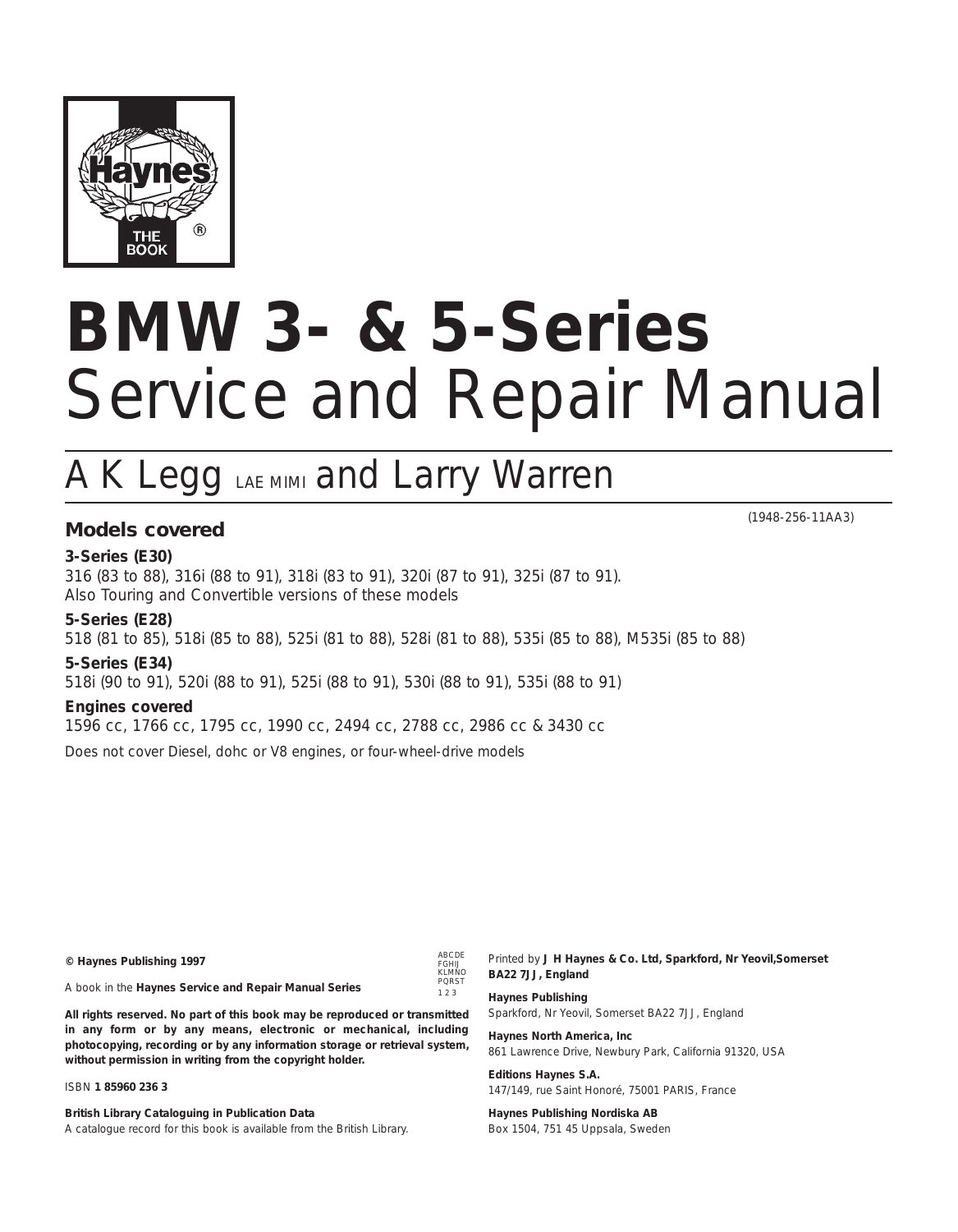# **Contents**

## **LIVING WITH YOUR BMW**

| Introduction                      | Page     | $0 - 4$ |
|-----------------------------------|----------|---------|
| Safety First!                     | Page     | $0 - 6$ |
| Anti-theft audio system           | Page     | 0·7     |
| Instrument panel language display | Page 0.7 |         |

## Roadside Repairs

| Jacking, towing and wheel changing | Page 0.8    |  |
|------------------------------------|-------------|--|
| Jump starting                      | Page 0.9    |  |
| Identifying leaks                  | Page $0.10$ |  |

## **ROUTINE MAINTENANCE**

| Routine Maintenance and Servicing<br>Page | $1 - 1$     |
|-------------------------------------------|-------------|
| Lubricants and fluids<br>Page             | $1 \cdot 3$ |
| Maintenance schedule<br>Page              | $1 - 4$     |
| Weekly checks<br>Page                     | $1 - 7$     |
| Every 6000 miles<br>Page                  | $1 - 11$    |
| Every 12 000 miles<br>Page                | $1 - 16$    |
| Every 24 000 miles<br>Page                | $1 - 23$    |
| Every 60 000 miles<br>Page                | 1.26        |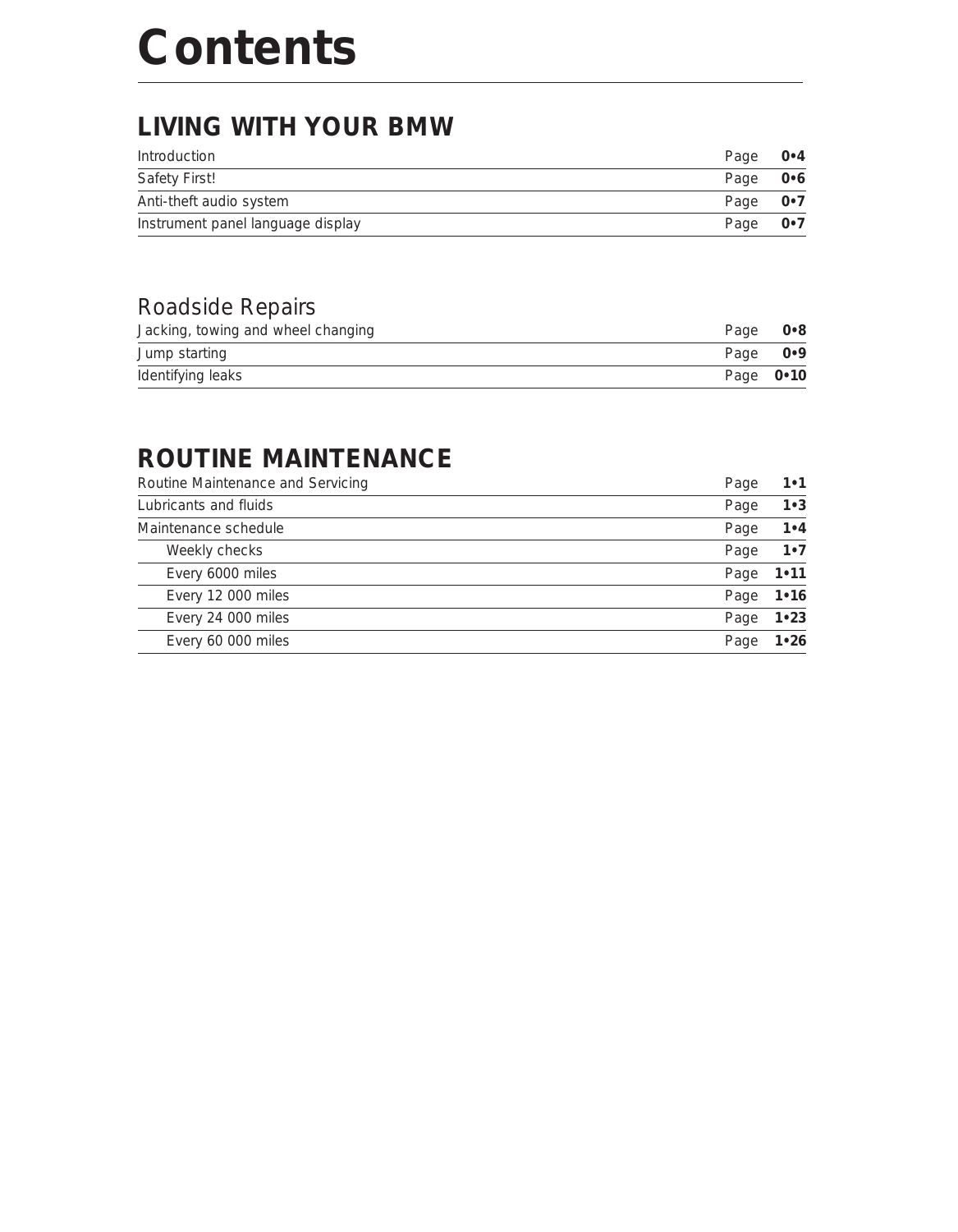## **REPAIRS & OVERHAUL**

## Engine and Associated Systems

| In-car engine repair procedures                | Page | $2A \cdot 1$ |
|------------------------------------------------|------|--------------|
| General engine overhaul procedures             | Page | $2B \cdot 1$ |
| Cooling, heating and air conditioning systems  | Page | $3 \cdot 1$  |
| Fuel and exhaust systems                       | Page | $4 \cdot 1$  |
| Engine electrical systems                      | Page | 5·1          |
| Engine management and emission control systems | Page | 6·1          |
| Transmission                                   |      |              |
| Manual transmission                            | Page | $7A-1$       |
| Automatic transmission                         | Page | $7B-1$       |
| Clutch and driveline                           | Page | 8·1          |
| <b>Brakes</b>                                  |      |              |
| Braking system                                 | Page | $9 - 1$      |
| Suspension                                     |      |              |
| Suspension and steering systems                | Page | $10 - 1$     |
| <b>Body Equipment</b>                          |      |              |
| Bodywork and fittings                          | Page | $11 - 1$     |
| Electrical                                     |      |              |
| Body electrical systems                        | Page | $12 - 1$     |
| Wiring Diagrams                                |      | Page 12.10   |

## **REFERENCE**

MOT Test Checks

| Checks carried out from the driver's seat                    | Page | $REF-1$  |
|--------------------------------------------------------------|------|----------|
| Checks carried out with the vehicle on the ground            | Page | $REF-2$  |
| Checks carried out with the vehicle raised                   | Page | $REF-3$  |
| Checks carried out on your vehicle's exhaust emission system | Page | $REF-4$  |
| Tools and Working Facilities                                 | Page | $REF-5$  |
| General Repair Procedures                                    | Page | $REF-8$  |
| <b>Fault Finding</b>                                         | Page | $REF-9$  |
| Conversion factors                                           | Page | REF•17   |
| Automotive chemicals and lubricants                          | Page | $REF-18$ |
| Buying spare parts and vehicle identification numbers        | Page | $REF-19$ |
| Glossary of Technical Terms                                  | Page | REF•20   |
| Index                                                        | Page | REF•25   |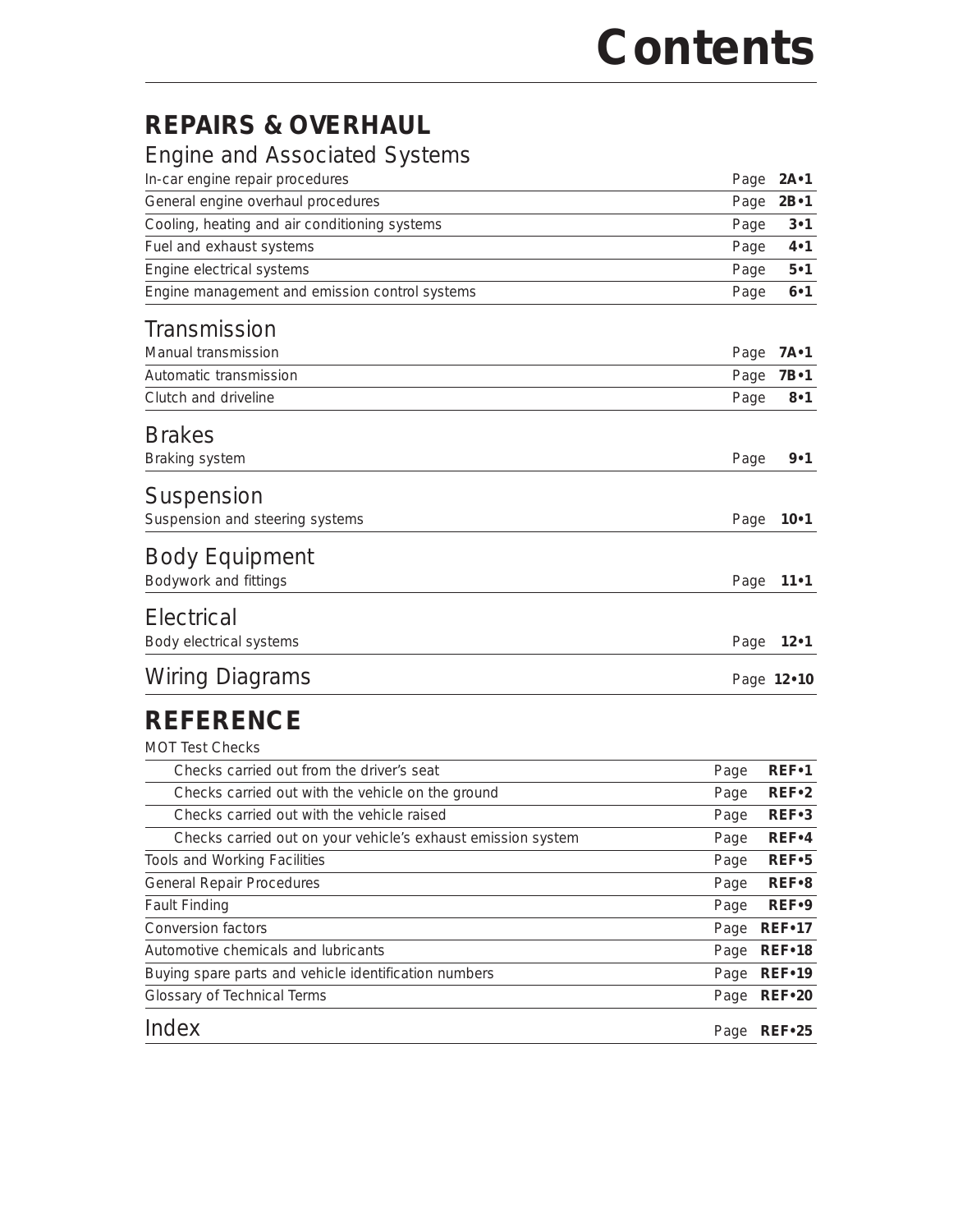## **Introduction to the BMW 3- and 5-Series**

The E30 3-Series range first became available in the UK in March 1983, and continued in production until April 1991, when the revised E36 3-Series range (not covered by this manual) was introduced. Convertible and Touring (Estate) models were introduced for 1988, and these models have continued in E30 form to date.

The E28 5-Series models were introduced in October 1981, and were superseded in June 1988 by the revised E34 5-Series range, Touring versions of which became available from March 1992. Throughout this manual, E28 models are also referred to as "oldshape", while E34 models are designated "new-shape".

The models covered by this manual are equipped with single overhead cam in-line four- and six-cylinder engines. Early 316 and 518 models are fitted with carburettors, but all other models are fitted with fuel injection systems. Transmissions are a five-speed manual, or three- or four-speed automatic. The transmission is mounted to the back of the engine, and power is transmitted to the fully-independent rear axle through a twopiece propeller shaft. The final drive unit is bolted solidly to a frame crossmember, and drives the rear wheels through driveshafts

equipped with inner and outer constant velocity joints.

The front suspension is of MacPherson strut type, with the coil spring/shock absorber unit making up the upper suspension link. The rear suspension is made up of coil springover-shock absorber struts, or coil springs<br>and conventional shock absorbers, and conventional depending on model.

The brakes are disc type at the front, with either drums or discs at the rear, depending on model. Servo assistance is standard on all models. Some later models are equipped with an Anti-lock Braking System (ABS).

All models are manufactured to fine limits, and live up to the BMW reputation of quality workmanship. Although many of the models covered by this manual appear complex at first sight, they should present no problems to the home mechanic.

### **Note for UK readers**

The greater part of this manual was originally written in the USA. Some of the photographs used are of American-market models, but the procedures given are fully applicable to right-hand-drive models (or have been amended where necessary).

#### **Acknowledgements**

Thanks are due to Champion Spark Plug, who supplied the illustrations showing spark plug conditions. Thanks are also due to Sykes-Pickavant Limited, who provided some of the workshop tools, and to all those people at Sparkford who helped in the production of this manual. Technical writers who contributed to this project include Robert Maddox, Mark Ryan and Mike Stubblefield.

**We take great pride in the accuracy of information given in this manual, but vehicle manufacturers make alterations and design changes during the production run of a particular vehicle of which they do not inform us. No liability can be accepted by the authors or publishers for loss, damage or injury caused by any errors in, or omissions from, the information given.**

#### **Project vehicles**

The main project vehicle used in the preparation of this manual for the UK market was a 1988 BMW 318i with an M40/B18 engine.



**BMW 320i Saloon (E30)**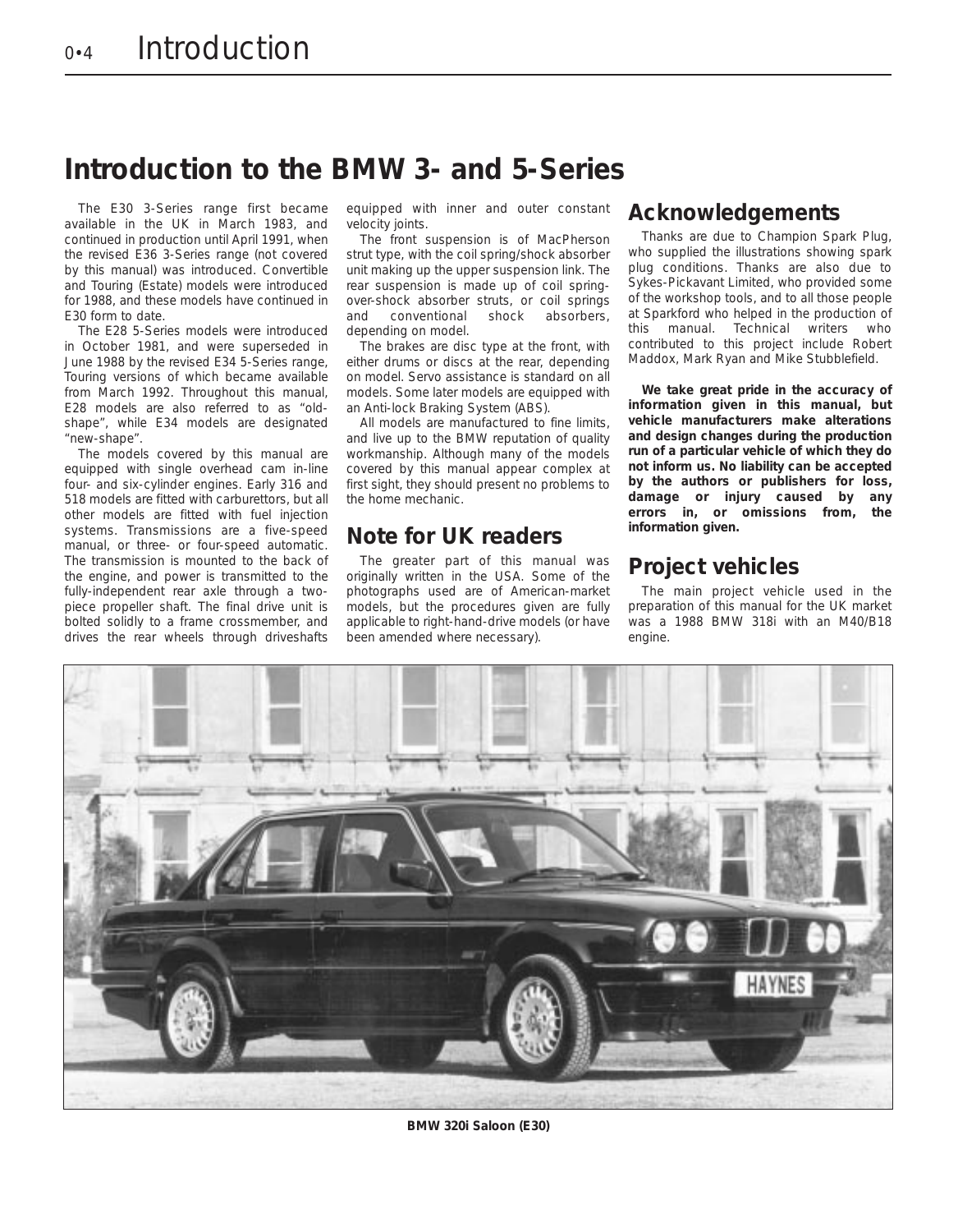

**BMW 325i Touring (E30)**



**BMW 325i Convertible (E30)**



**BMW 518i (E28)**



**BMW 535i (E34)**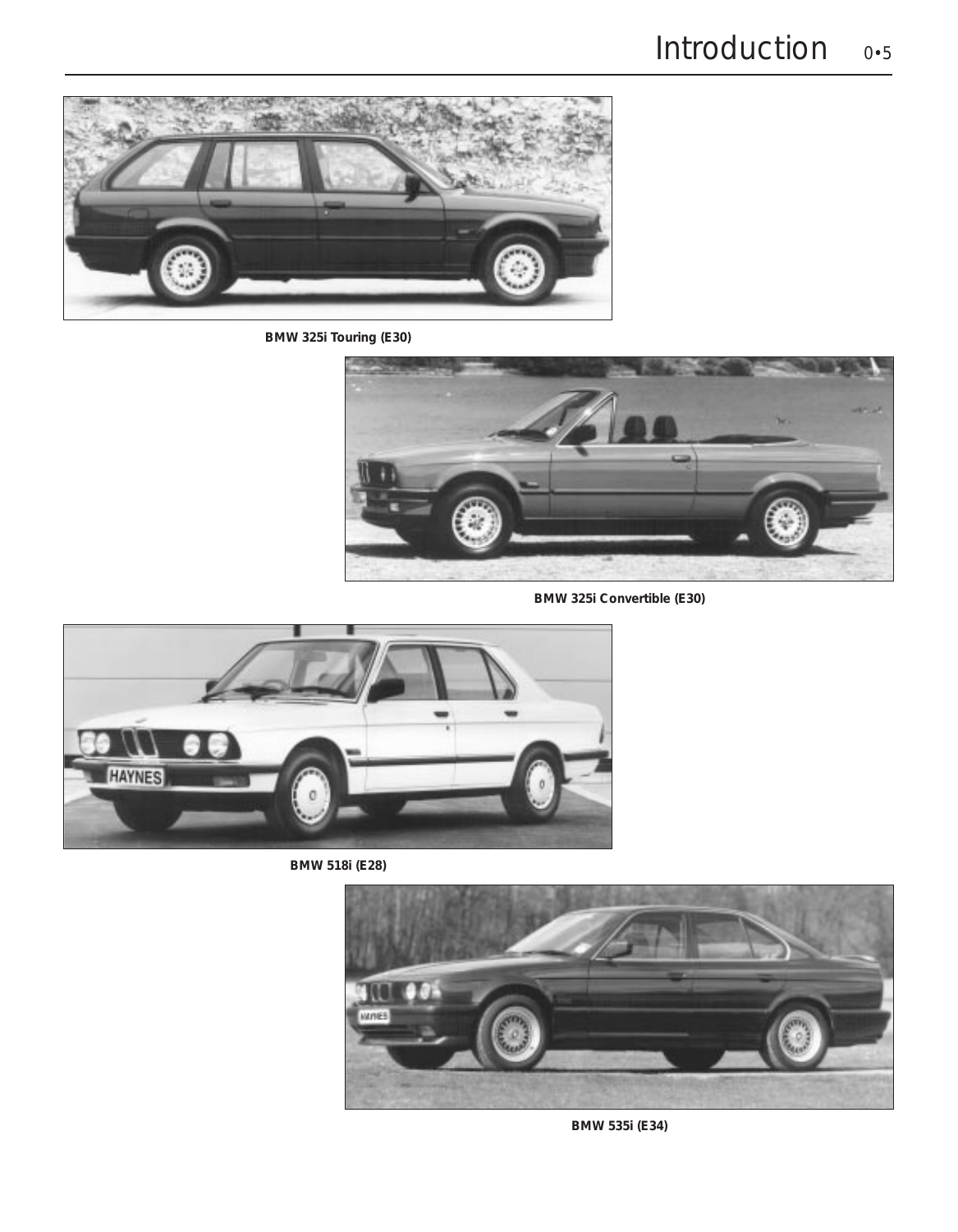Working on your car can be dangerous. This page shows just some of the potential risks and hazards, with the aim of creating a safety-conscious attitude.

## **General hazards Scalding**

• Don't remove the radiator or expansion tank cap while the engine is hot.

• Engine oil, automatic transmission fluid or power steering fluid may also be dangerously hot if the engine has recently been running.

#### **Burning**

• Beware of burns from the exhaust system and from any part of the engine. Brake discs and drums can also be extremely hot immediately after use.

#### **Crushing**

• When working under or near a raised vehicle, always supplement the jack with axle stands, or use drive-on ramps. *Never venture*



*under a car which is only supported by a jack.*

• Take care if loosening or tightening hightorque nuts when the vehicle is on stands. Initial loosening and final tightening should be done with the wheels on the ground.

#### **Fire**

• Fuel is highly flammable; fuel vapour is explosive.

• Don't let fuel spill onto a hot engine.

• Do not smoke or allow naked lights (including pilot lights) anywhere near a vehicle being worked on. Also beware of creating sparks

(electrically or by use of tools).

• Fuel vapour is heavier than air, so don't work on the fuel system with the vehicle over an inspection pit.

• Another cause of fire is an electrical overload or short-circuit. Take care when repairing or modifying the vehicle wiring. • Keep a fire extinguisher handy, of a type

suitable for use on fuel and electrical fires.

#### **Electric shock**

• Ignition HT voltage can be dangerous, especially to people with heart problems or a pacemaker. Don't work on or near the ignition system with the engine running or the ignition switched on.



• Mains voltage is also dangerous. Make sure that any mains-operated equipment is correctly earthed. Mains power points should be protected by a residual current device (RCD) circuit breaker.

#### **Fume or gas intoxication**

• Exhaust fumes are poisonous; they often contain carbon monoxide, which is rapidly fatal if inhaled. Never run the engine in a confined space such as a garage with the doors shut.

• Fuel vapour is also poisonous, as are the vapours from some

#### **Poisonous or irritant substances**

• Avoid skin contact with battery acid and with any fuel, fluid or lubricant, especially antifreeze, brake hydraulic fluid and Diesel fuel. Don't syphon them by mouth. If such a substance is swallowed or gets into the eyes, seek medical advice.

• Prolonged contact with used engine oil can cause skin cancer. Wear gloves or use a barrier cream if necessary. Change out of oilsoaked clothes and do not keep oily rags in your pocket.

• Air conditioning refrigerant forms a poisonous gas if exposed to a naked flame (including a cigarette). It can also cause skin burns on contact.

#### **Asbestos**

• Asbestos dust can cause cancer if inhaled or swallowed. Asbestos may be found in gaskets and in brake and clutch linings. When dealing with such components it is safest to assume that they contain asbestos. **Special hazards**

#### **Hydrofluoric acid**

• This extremely corrosive acid is formed when certain types of synthetic rubber, found in some O-rings, oil seals, fuel hoses etc, are exposed to temperatures above 400°C. The rubber changes into a charred or sticky substance containing the acid. *Once formed, the acid remains dangerous for years. If it gets onto the skin, it may be necessary to amputate the limb concerned.*

• When dealing with a vehicle which has suffered a fire, or with components salvaged from such a vehicle, wear protective gloves and discard them after use.

#### **The battery**

• Batteries contain sulphuric acid, which attacks clothing, eyes and skin. Take care when topping-up or carrying the battery. • The hydrogen gas given off by the battery is highly explosive. Never cause a spark or allow a naked light nearby. Be careful when connecting and disconnecting battery chargers or jump leads.

#### **Air bags**

• Air bags can cause injury if they go off accidentally. Take care when removing the steering wheel and/or facia. Special storage instructions may apply.

#### **Diesel injection equipment**

• Diesel injection pumps supply fuel at very high pressure. Take care when working on the fuel injectors and fuel pipes.

*Warning: Never expose the hands, face or any other part of the body to injector spray; the fuel can penetrate the skin with potentially fatal results.*

## **Remember...**

#### **DO**

• Do use eye protection when using power tools, and when working under the vehicle.

• Do wear gloves or use barrier cream to protect your hands when necessary.

• Do get someone to check periodically that all is well when working alone on the vehicle.

• Do keep loose clothing and long hair well out of the way of moving mechanical parts.

• Do remove rings, wristwatch etc, before working on the vehicle – especially the electrical system.

• Do ensure that any lifting or jacking equipment has a safe working load rating adequate for the job.

#### **DON'T**

• Don't attempt to lift a heavy component which may be beyond your capability – get assistance.

• Don't rush to finish a job, or take unverified short cuts.

• Don't use ill-fitting tools which may slip and cause injury.

• Don't leave tools or parts lying around where someone can trip over them. Mop up oil and fuel spills at once.

• Don't allow children or pets to play in or near a vehicle being worked on.

cleaning solvents and paint thinners.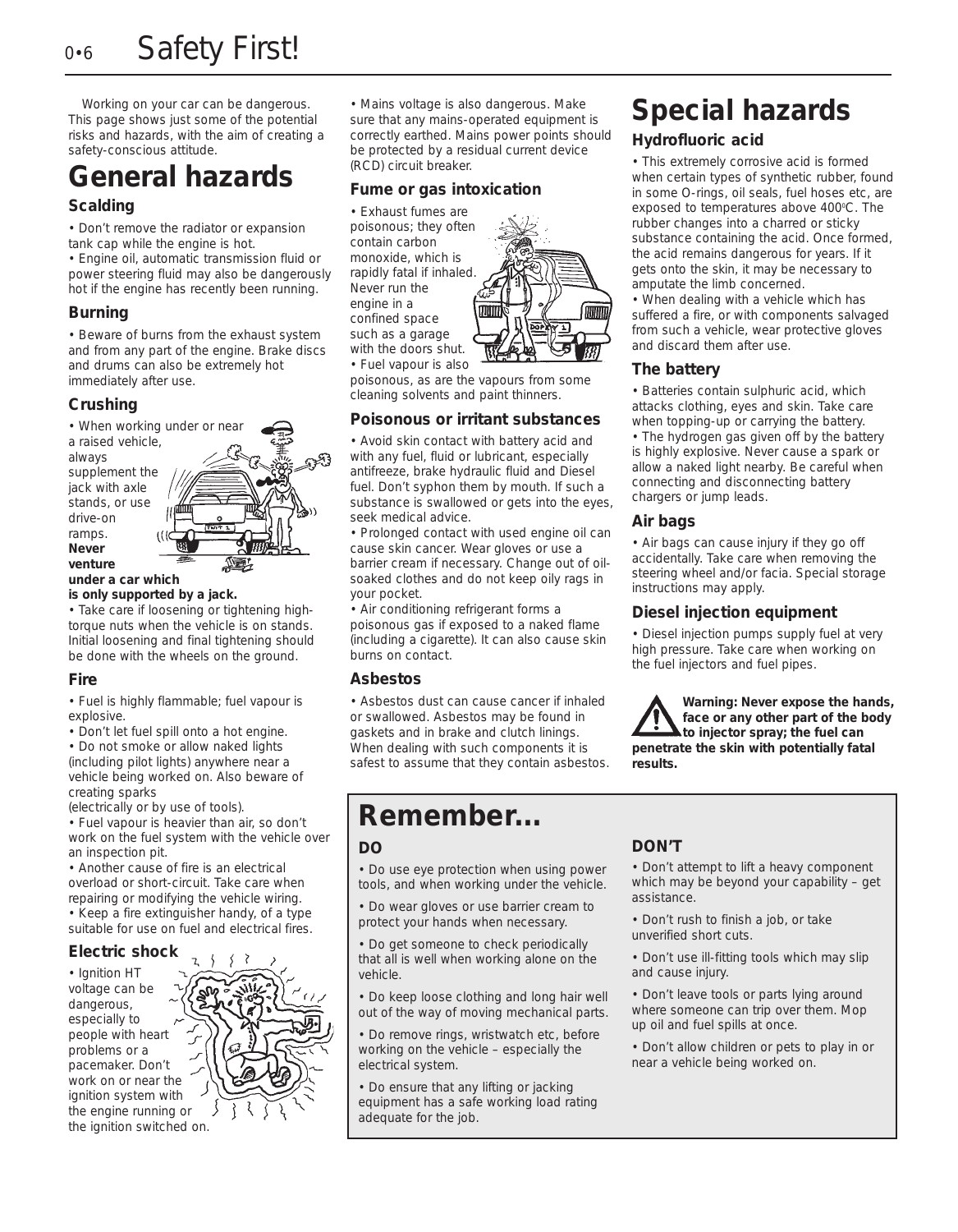## **Anti-theft audio system**

### **General information**

Some models are equipped with an audio system having an anti-theft feature that will render the stereo inoperative if stolen. If the power source to the stereo is cut, the stereo won't work even if the power source is immediately re-connected. If your vehicle is equipped with this anti-theft system, do not disconnect the battery or remove the stereo unless you have the individual code number for the stereo.

Refer to the owner's handbook supplied

with the vehicle for more complete information on this audio system and its antitheft feature.

#### **Unlocking procedure**

**1** Turn on the radio. The word "CODE" should appear on the display.

**2** Using the station preset selector buttons, enter the five-digit code. If you make a mistake when entering the code, continue the five-digit sequence anyway. If you hear a "beep," however, stop immediately and

start the sequence over again. **Note:** *You have three attempts to enter the correct code. If the correct code isn't entered in three tries, you'll have to wait one hour, with the radio on, before you enter the codes again.*

**5** Once the code has been entered correctly, the word "CODE" should disappear from the display, and the radio should play (you'll have to tune-in and enter your preset stations, however).

**6** If you have lost your code number, contact a BMW dealer service department.

## **Instrument panel language display**

On some later models, disconnecting the battery may cause the instrument panel display to default to the German language (this does not usually apply to UK models). If it is necessary to reset the correct language after the battery is reconnected, proceed as follows. With all the doors shut and the

ignition on (engine not running), press the trip reset button until the panel displays the desired language. There are eight languages available. If you wish to bypass a particular selection, release the reset button and press again - this will cause the display to advance to the next language. Once the correct

language has been selected, continue holding the reset button until the display reads "I.O. Version 2.0". Continue holding the button until it reads "H.P. Version 3.4", then release the button.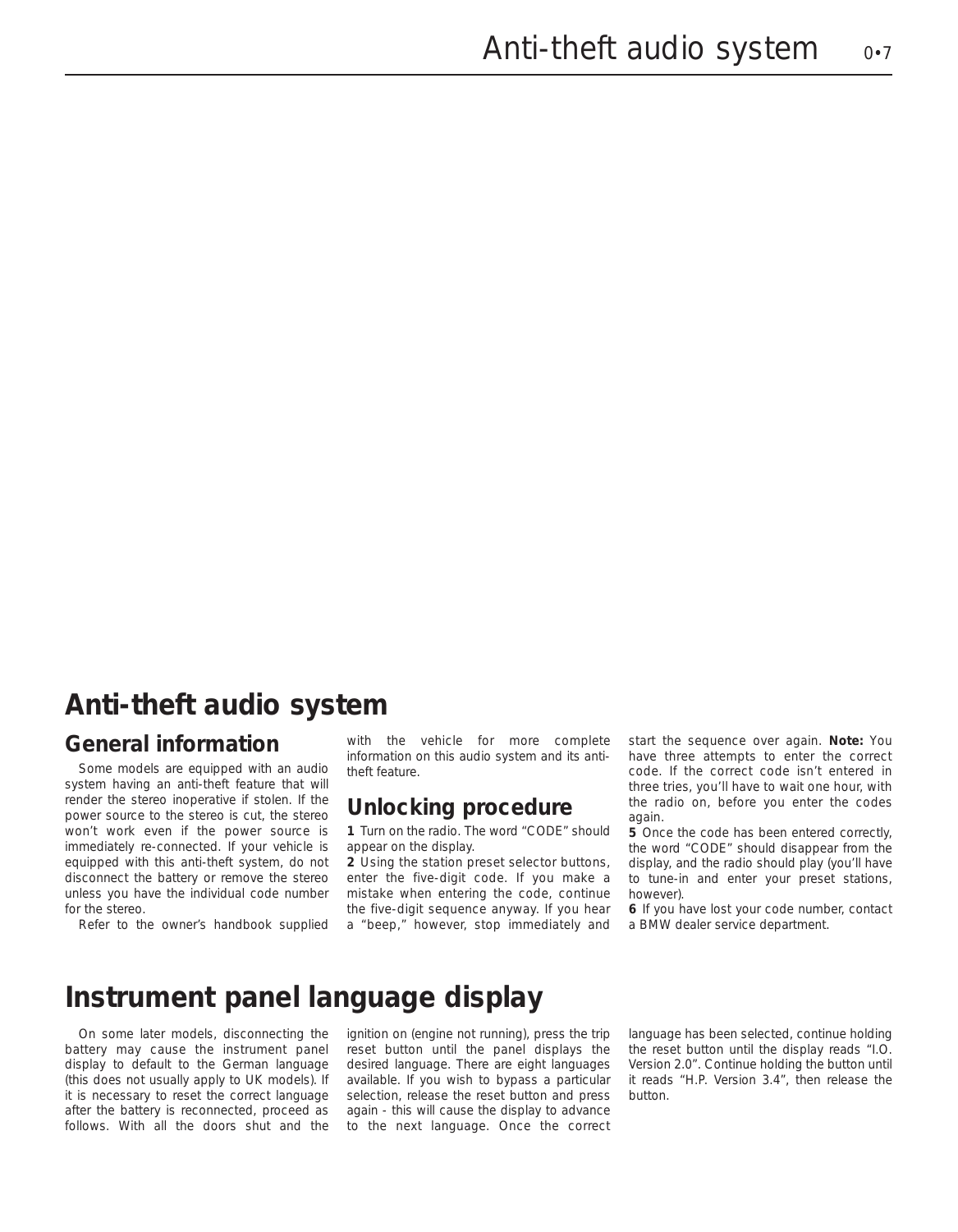## **Jacking, towing and wheel changing**

#### **Jacking and wheel changing**

The jack supplied with the vehicle should be used only for raising the vehicle when changing a tyre or placing axle stands under the frame.



#### *Warning: Never crawl under the vehicle or start the engine when this jack is being used as the only means of support.*

When changing a wheel, the vehicle should be on level ground, with the handbrake firmly applied, and the wheels chocked. Select reverse gear (manual transmission) or Park (automatic transmission). Prise off the hub cap (if equipped) using the tapered end of the wheel brace. Loosen the wheel bolts half a turn, leaving them in place until the wheel is raised off the ground.

Position the head of the jack under the side of the vehicle, making sure it engages with the pocket made for this purpose (just behind the front wheel, or forward of the rear wheel). Engage the wheel brace handle and turn it clockwise until the wheel is raised off the ground. Unscrew the bolts, remove the wheel and fit the spare.

Refit the wheel bolts and tighten them finger-tight. Lower the vehicle by turning the wheel brace anti-clockwise. Remove the jack and tighten the bolts in a diagonal pattern to the torque listed in the Chapter 1 Specifications. If a torque wrench is not available, have the torque checked by a BMW dealer or tyre fitting specialist as soon as possible. Refit the hubcap.

### **Towing**

Vehicles with manual transmission can be towed with all four wheels on the ground, if necessary. Automatic transmission-equipped vehicles can only be towed with all four wheels on the ground providing that the speed does not exceed 35 mph and the distance is not over 50 miles, otherwise transmission damage can result. For preference, regardless of transmission type, the vehicle should be towed with the driven (rear) wheels off the ground.

Proper towing equipment, specifically designed for the purpose, should be used, and should be attached to the main structural members of the vehicle, not to the bumpers or bumper brackets. Sling-type towing equipment must **not** be used on these vehicles.

Safety is a major consideration while towing. The handbrake should be released, and the transmission should be in neutral. The steering must be unlocked (ignition switch turned to position "1"). Remember that power-assisted steering (where fitted) and the brake servo will not work with the engine switched off.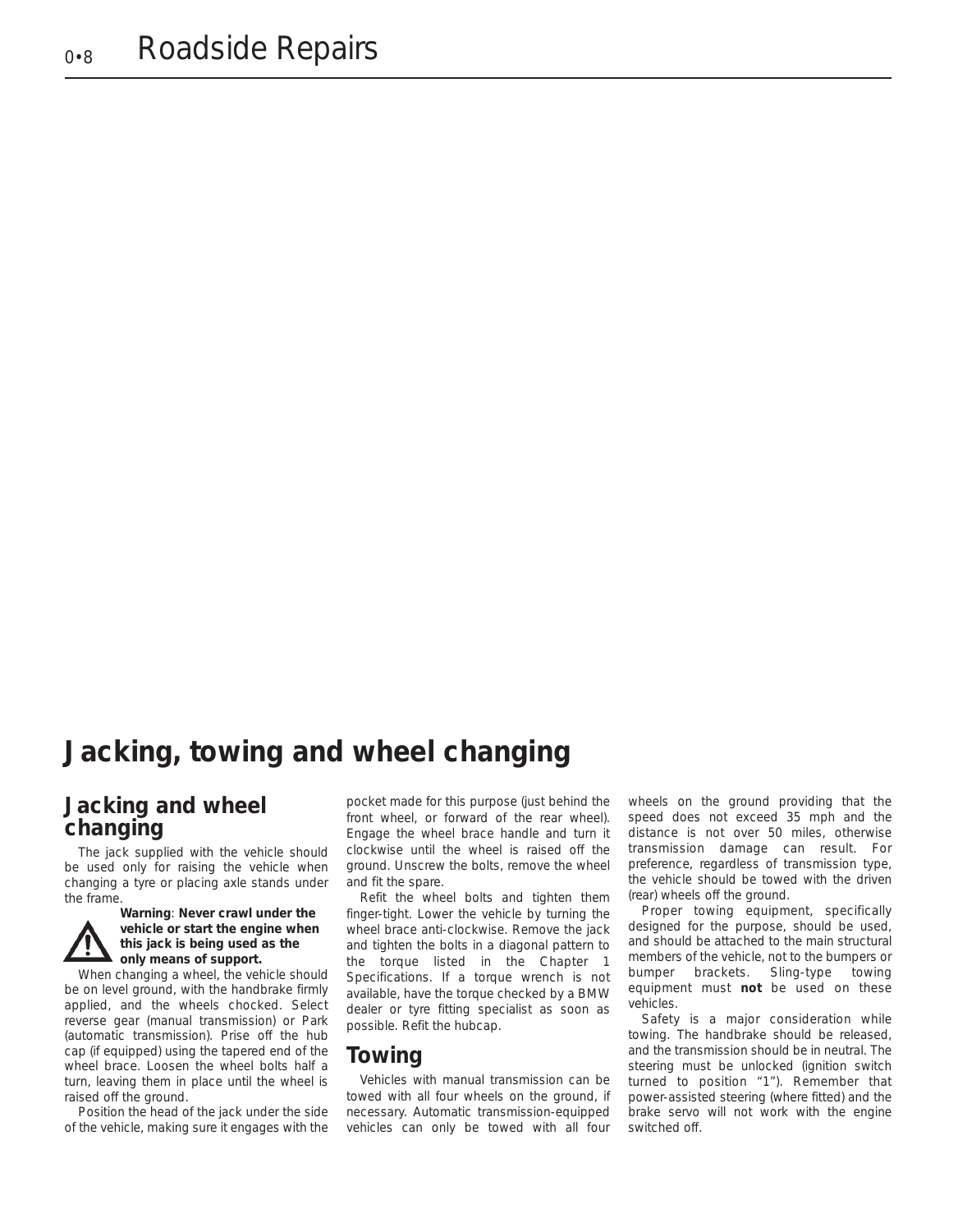

*Jump starting will get you out of trouble, but you must correct whatever made the battery go flat in the first place. There are three possibilities:*

*1The battery has been drained by repeated attempts to start, or by leaving the lights on.*

*2The charging system is not working properly (alternator drivebelt slack or broken, alternator wiring fault or alternator itself faulty).*

*3The battery itself is at fault (electrolyte low, or battery worn out).*

When jump-starting a car using a booster battery, observe the following precautions:

- $\vee$  Before connecting the booster battery, make sure that the ignition is switched off.
- $\swarrow$  Ensure that all electrical equipment (lights, heater, wipers, etc) is switched off.

## **Jump starting**

- $\mathcal V$  Make sure that the booster battery is the same voltage as the discharged one in the vehicle.
- If the battery is being jump-started from the battery in another vehicle, the two vehcles MUST NOT TOUCH each other.
- Make sure that the transmission is in neutral (or PARK, in the case of automatic transmission).



the positive (+) terminal of the flat battery



Connect one end of the red jump lead to **1 2 3** Connect the other end of the red lead to the positive (+) terminal of the booster battery.



Connect one end of the black jump lead to the negative (-) terminal of the booster battery





- Connect the other end of the black jump lead to a bolt or bracket on the engine block, well away from the battery, on the vehicle to be started. **4**
- Make sure that the jump leads will not come into contact with the fan, drivebelts or other moving parts of the engine. **5**
- Start the engine using the booster battery, then with the engine running at idle speed, disconnect the jump leads in the reverse order of connection. **6**